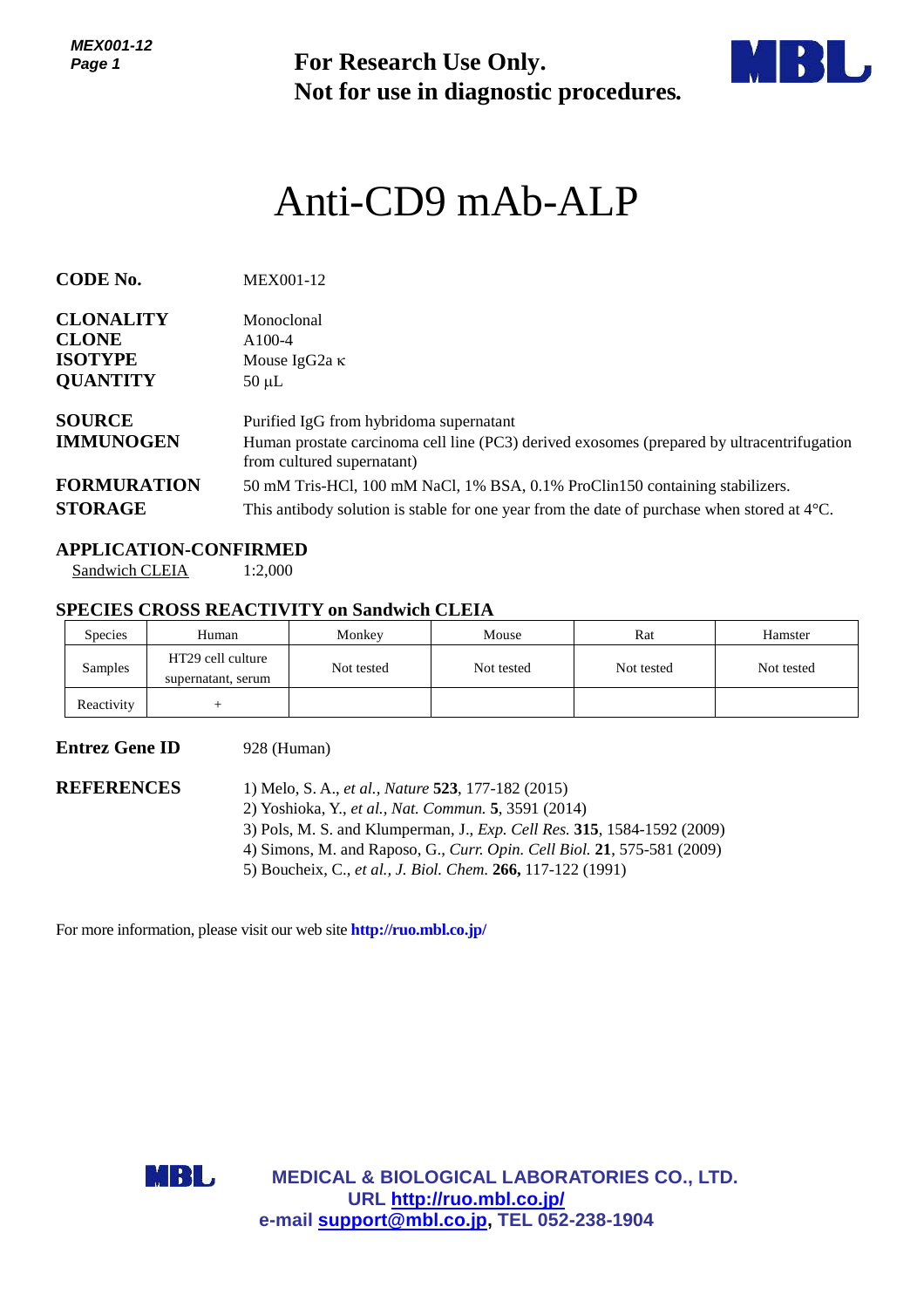## **RELATED PRODUCTS**

| Antibodies                        |                                               |
|-----------------------------------|-----------------------------------------------|
| <b>MEX001-3</b>                   | Anti-CD9 mAb (A100-4)                         |
| <b>MEX001-4</b>                   | Anti-CD9 mAb-FITC (A100-4)                    |
| MEX001-6                          | Anti-CD9 mAb-Biotin (A100-4)                  |
| MEX001-12                         | Anti-CD9 mAb-ALP (A100-4)                     |
| MEX002-3                          | Anti-CD63 (LAMP-3) mAb (C047-1)               |
| MEX002-4                          | Anti-CD63 (LAMP-3) mAb-FITC (C047-1)          |
| <b>MEX002-6</b>                   | Anti-CD63 (LAMP-3) mAb-Biotin (C047-1)        |
| MEX002-12                         | Anti-CD63 mAb-ALP (C047-1)                    |
| MEX003-3                          | Anti-CD81 (TAPA1) mAb (A103-10)               |
| <b>MEX003-4</b>                   | Anti-CD81 (TAPA1) mAb-FITC (A103-10)          |
| <b>MEX003-6</b>                   | Anti-CD81 (TAPA1) mAb-Biotin (A103-10)        |
| MEX003-12                         | Anti-CD81 (TAPA1) mAb-ALP (A103-10)           |
| MEX004-6                          | Anti-EpCAM mAb-Biotin (B8-4)                  |
| D <sub>252</sub> -3               | Anti-CD9 (Human) mAb (10H6)                   |
| $D252-5$                          | Anti-CD9 (Human) mAb-PE (10H6)                |
| D <sub>131</sub> -3               | Anti-CD9 (Mouse) mAb (JF9)                    |
| D <sub>131-4</sub>                | Anti-CD9 (Mouse) mAb-FITC (JF9)               |
| $D263-3$                          | Anti-CD63 (LAMP-3) (Mouse) mAb (R5G2.1)       |
| D <sub>0</sub> 82-3               | Anti-CD151 (SFA-1) (Human) mAb (SFA1.2B4)     |
| D <sub>0</sub> 82-5               | Anti-CD151 (SFA-1) (Human) mAb-PE (SFA1.2B4)  |
| D <sub>050</sub> -3               | Anti-CD29 (Integrin β1) (Human) mAb (AG89)    |
| D <sub>050</sub> -5               | Anti-CD29 (Integrin β1) (Human) mAb-PE (AG89) |
| D <sub>276-3</sub>                | Anti-CD36 (GPIV) (Human) mAb (GS95)           |
| D <sub>276</sub> -A <sub>48</sub> | Anti-CD36 (GPIV) (Human) mAb                  |
|                                   | -Alexa Fluor <sup>®</sup> 488 (GS95)          |
| D <sub>276</sub> -A <sub>64</sub> | Anti-CD36 (GPIV) (Human) mAb                  |
|                                   | -Alexa Fluor <sup>®</sup> 647 (GS95)          |
| D <sub>269</sub> -3               | Anti-EpCAM (CD326) (Mouse) mAb (2-17-F1)      |
| M076-4                            | Mouse IgG2a (isotype control)-FITC (6H3)      |
|                                   |                                               |

#### Kits

| $EX-C9-SP$     | ExoCap™ CD9 Kit for Serum Plasma                 |
|----------------|--------------------------------------------------|
| $EX-C63-SP$    | ExoCap™ CD63 Kit for Serum Plasma                |
| $EX-C81-SP$    | ExoCap™ CD81 Kit for Serum Plasma                |
|                | EX-EPC-SP ExoCap™ EpCAM Kit for Serum Plasma     |
|                | EX-COM-SP ExoCap™ Composite Kit for Serum Plasma |
| MEX-SA         | ExoCap™ Streptavidin Kit                         |
| <b>MEX-E</b>   | ExoCap™ Nucleic Acid Elution Buffer              |
| <b>MEX1001</b> | ExoDiluent for Immunoassay                       |
|                |                                                  |

Other related antibodies and kits are also available. Please visit our website at<http://ruo.mbl.co.jp/>